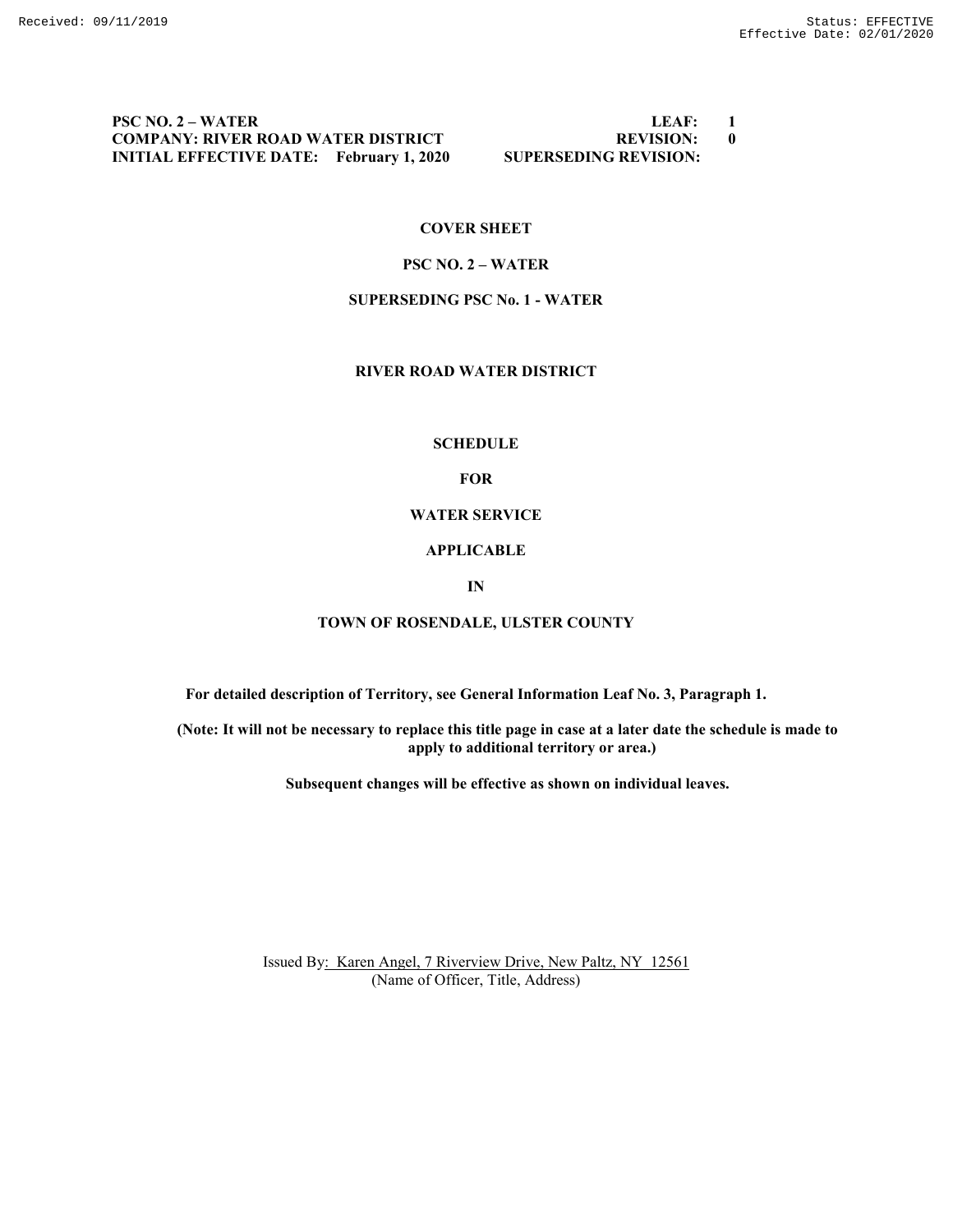# **PSC NO. 2 – WATER LEAF: 2 COMPANY: RIVER ROAD WATER DISTRICT REVISION: 0 INITIAL EFFECTIVE DATE: February 1, 2020 SUPERSEDING REVISION:**

#### **TABLE OF CONTENTS**

|     | <b>GENERAL INFORMATION</b>                                 | <b>LEAF NO.</b> |
|-----|------------------------------------------------------------|-----------------|
| 1.  | Territory                                                  | 3               |
| 2.  | Application for Water Service                              | 3               |
| 3.  | Deposits - Security                                        | 3               |
| 4.  | Deposits - Interest                                        | $\overline{4}$  |
| 5.  | Deposits - Return                                          | 4               |
| 6.  | Deposits - Other                                           | $\overline{4}$  |
| 7.  | <b>General Rules</b>                                       | $5 - 6$         |
| 8.  | Metered Service                                            | $6 - 7$         |
| 9.  | <b>Unmetered Service</b>                                   | 7               |
| 10. | <b>Extension of Mains</b>                                  | 7               |
| 11. | Discontinuance of Service - Non-payment                    | $7 - 8$         |
| 12. | Discontinuance of Service - Other                          | $8-9$           |
| 13. | Discontinuance of Residential Service - Special Procedures | 9               |
| 14. | Deferred Payment Agreements                                | 9               |
| 15. | <b>Complaint Handling Procedures</b>                       | 10              |
| 16. | Restoration of Service                                     | $10 - 11$       |
| 17. | Interest on Customer Overpayments                          | 11              |
| 18. | Regulation                                                 | 11              |
|     | <b>RATES</b><br>Service Classification No. 1               | 12              |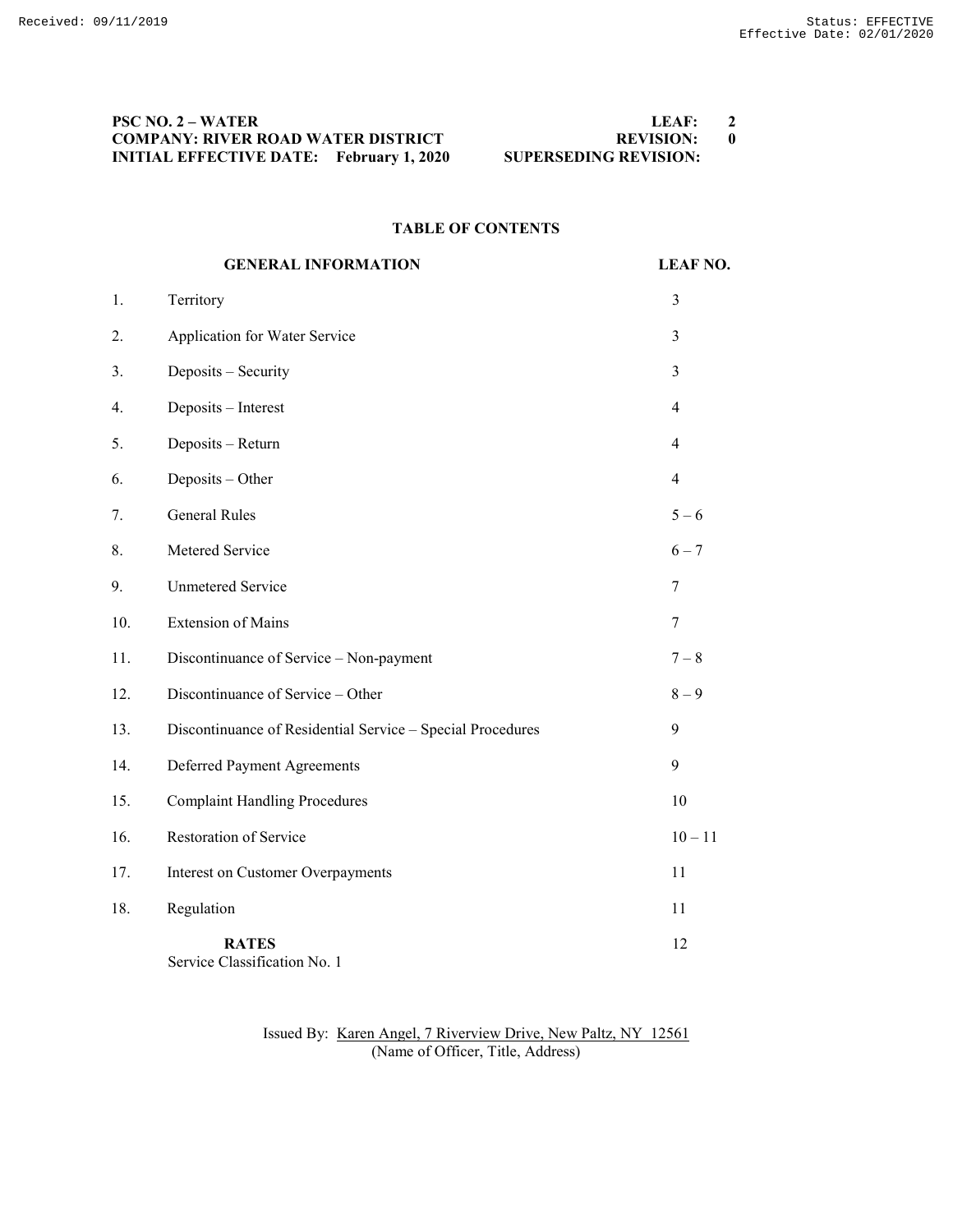# **PSC NO. 2 – WATER LEAF: 3 COMPANY: RIVER ROAD WATER DISTRICT REVISION: 0 INITIAL EFFECTIVE DATE: February 1, 2020 SUPERSEDING REVISION:**

#### **GENERAL INFORMATION**

- 1. Territory (County, Town Development, Streets, etc.) Customers/premises on Riverview Drive and Martins Lane, Town of Rosendale, Ulster County, taking service from the Company's water system.
- 2. Application for Water Service
	- A. Written application for service may be required.
	- B. A separate application may be required for each premises.
	- C. Premises may be subject to inspection by the company.
	- D. Applications need not be accepted from customers with charges due on any water accounts with the company. The company must accept an application if the customer enters into a deferred payment agreement.
	- E. Service pipe installations are subject to company approval.
- 3. Deposits Security
	- A. As a condition of receiving service, the company may require a deposit from customers that are delinquent (having a bill remaining unpaid 23 days from the date mailed), seasonal, short term or temporary or who have had service terminated for non-payment during the preceding 6 months. In addition, a deposit may also be required from a non-residential customer whose credit has not been established with the company. A delinquent customer shall be provided with a written notice 20 days before the deposit is assessed which states that failure to make timely payments will permit the company to require a deposit from such customer.
	- B. Deposits from applicants and customers may not exceed two times the estimated average monthly bill for a calendar year, except in the case of customers whose usage varies widely where deposits may not exceed twice the average monthly bill for the peak season.
	- C. The company shall perform an annual review of the billing history of every customer who has a deposit with the company to assure that a deposit is still required under (3A) above and that the amount of the deposit conforms with (3B) above. The company reserves the right to review the deposit at any time. If a review shows that the deposit held falls short of the amount the company may require by 25 percent or more, the company may require the payment of an additional amount. If a review shows that the deposit held exceeds the amount required by 25 percent or more, the company shall refund the excess to the customer. The customer may request a downward revision of the deposit.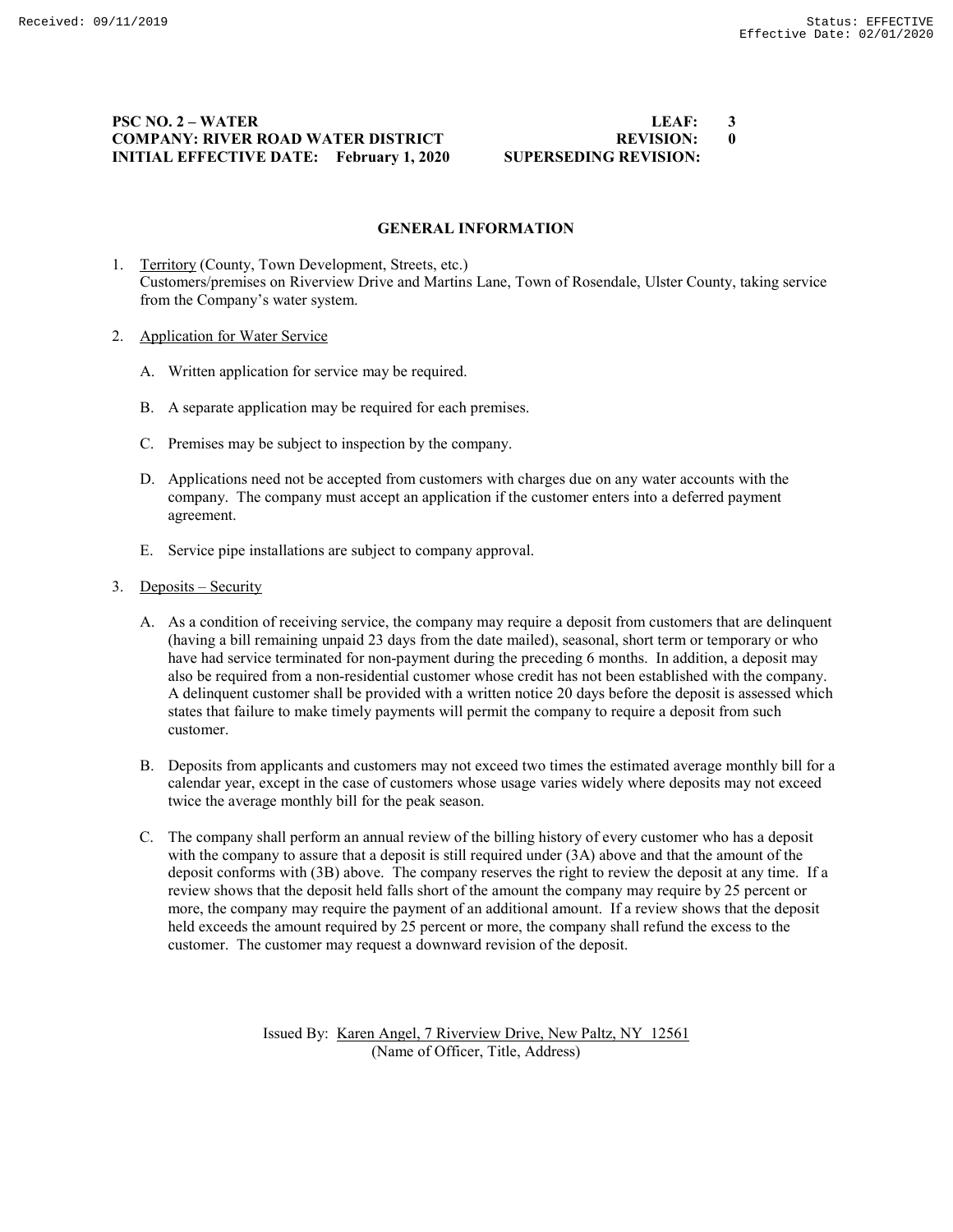# **PSC NO. 2 – WATER LEAF: 4 COMPANY: RIVER ROAD WATER DISTRICT REVISION: 0 INITIAL EFFECTIVE DATE: February 1, 2020 SUPERSEDING REVISION:**

# **GENERAL INFORMATION**

#### 4. Deposits – Interest

Every deposit shall earn simple interest at the rate per annum prescribed by the Public Service Commission. The interest must be paid to customers when the deposit is returned. If the deposit has been held for 12 consecutive months or more, the interest must be credited to the customer no later than the first bill rendered after the next succeeding first day of October and at the end of each succeeding 12 month period.

#### 5. Deposits – Return

- A. The company shall return to a customer a deposit or portion of a deposit and all interest thereon no more than 30 days after:
	- (1) the day the account is closed and all bills are paid; or
	- (2) the date of the first bill for service rendered after a 12 month period during which time the customer was not delinquent, provided there is no other basis for the company to request a deposit; or
	- (3) a review of the deposit shows that a reduction of the deposit is warranted.
- B. A deposit or portion of a deposit plus interest thereon that is subject to return may be credited to the customer's account in the amount of any outstanding charges. If any balance remains, a refund check shall be issued.

#### 6. Deposits – Other

- A. In the event that the applicant desires service for a trailer or other non-permanent structure, he shall deposit with the company all costs of the connection of such service. Said deposit shall bear simple interest as required above and shall be refunded at the end of 10 years, or sooner in the event that a permanent structure for such service connection is completed.
- B. The company may also require deposits from customers to guarantee future payments as set forth in lawn sprinkler, main extension, or other forms of contracts which are in a form approved by the Public Service Commission. The interest rates for these deposits will be the same as the interest rates for security deposits and such interest will be credited to the customer as prescribed by Commission rules.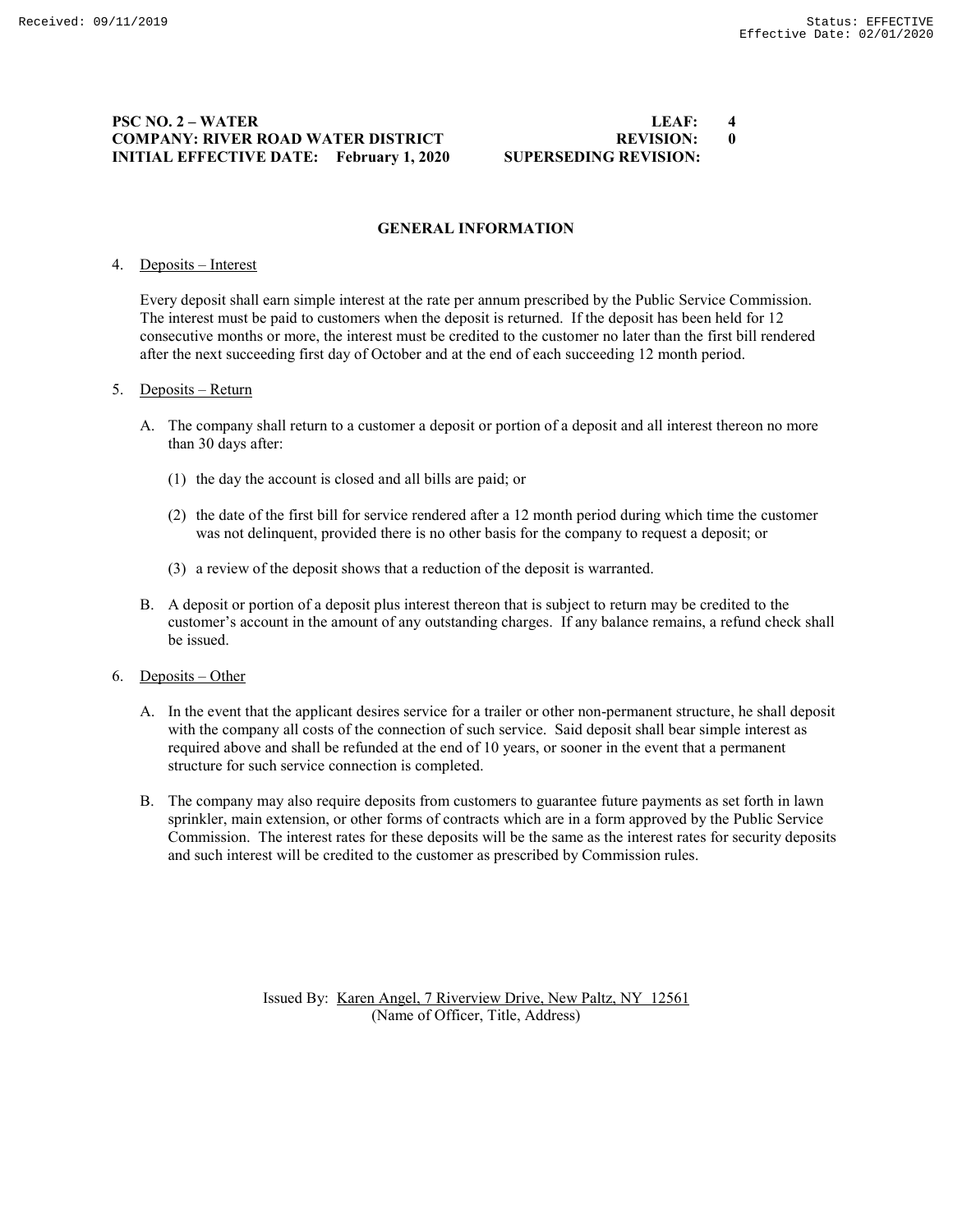# **PSC NO. 2 – WATER LEAF: 5 COMPANY: RIVER ROAD WATER DISTRICT BEVISION: 0 INITIAL EFFECTIVE DATE: February 1, 2020 SUPERSEDING REVISION:**

# **GENERAL INFORMATION**

### 7. General Rules

- A. Customers must provide 10 days' written notice prior to the date on which termination of service is requested or prior to a change of occupancy, until which date the customer will be responsible for payment of service.
- B. Fire hydrants shall not be used without the written permission of the company or unless in conformance with filed fire protection tariff provisions.
- C. The company will not be liable for damage resulting from the presence of its facilities, supply, or use of water service, except damage resulting from gross negligence of the company.
- D. The company may shut off water in its mains to make repairs and extensions. Where possible, proper advance notice will be made to customers affected.
- E. The use of water for sprinkling, swimming pools, or other less essential uses may be restricted or prohibited where such use may unreasonably reduce the adequacy of service for other domestic purposes.
- F. There must be a separate service for each premises.
- G. Installation of service pipes and mains will not normally be made when the ground is frozen.
- H. The customer is responsible for service pipes and plumbing within the property line. Any plumbing work done on the customer's service pipe is subject to approval by the company. No underground work shall be covered up until it has been inspected and approved by the company.
- I. All leaks on customer premises or the customer portion of the service pipe must be repaired as soon as possible.
- J. All mains, services (up to the property line) and other water system facilities will be maintained and replaced by the company.
- K. The company will supply water in the distribution system at pressures between 20 and 100 pounds per square inch (psi) and will strive, where practicable, to maintain a normal working pressure of 60 psi with a minimum of 35 psi. If the company makes changes to its system which cause the pressure to increase to over 100 psi to existing customers, the company will be responsible for the first installation of the necessary equipment in the customer's premises. From that point on the equipment will be considered part of the customer's internal plumbing and the customer will be responsible for its maintenance or replacement. If a water pressure reducing valve, in the customer's or applicant's opinion, is necessary or desired to safeguard the plumbing, it is the customer's or applicant's responsibility to purchase, install and maintain this equipment. Where a pressure reducing valve is used it is also advisable to install a suitable pressure relief valve. All installations will comply with the local building codes and standards and are considered a part of the customer's internal plumbing.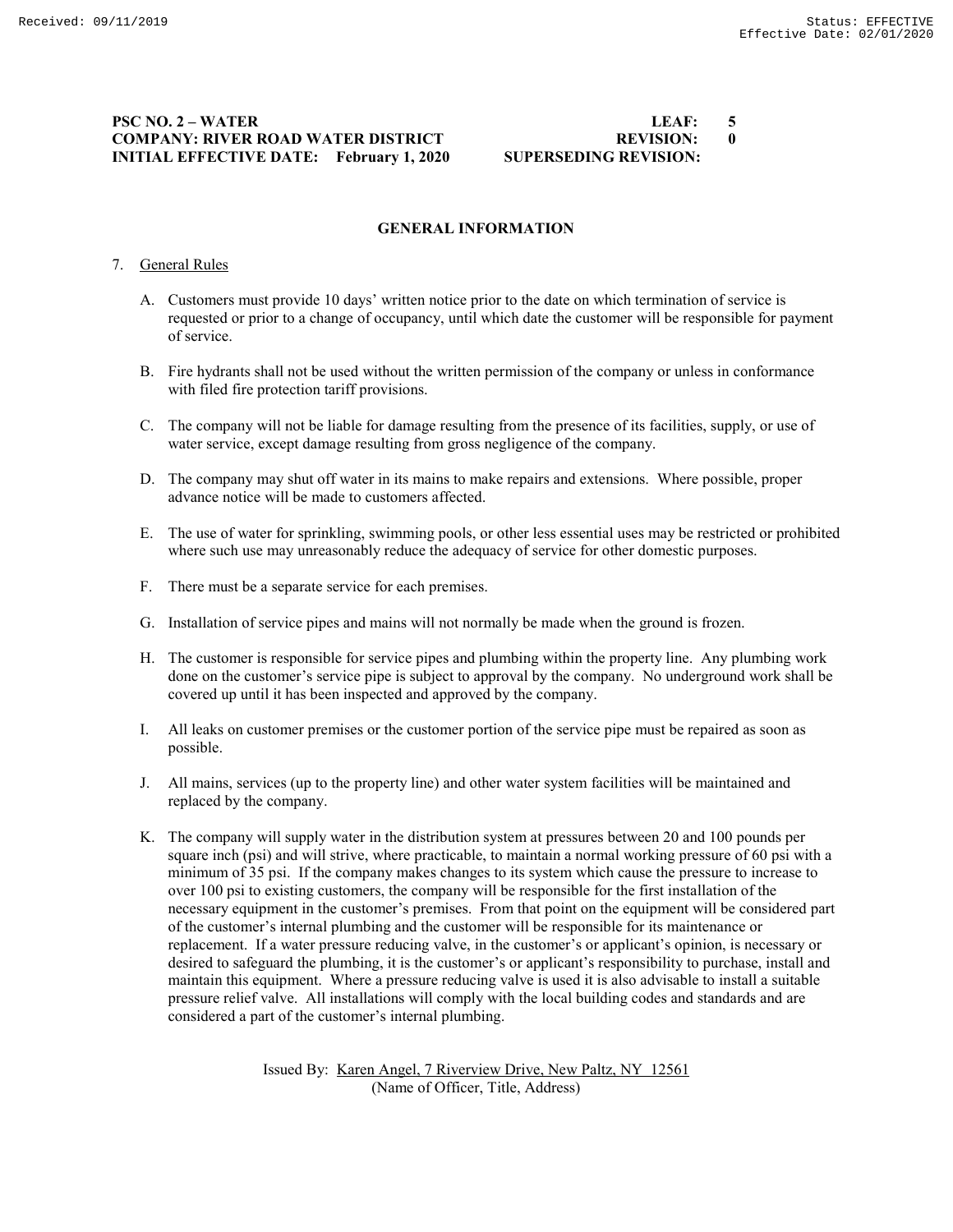# **PSC NO. 2 – WATER LEAF: 6 COMPANY: RIVER ROAD WATER DISTRICT REVISION: 0<br>
INITIAL EFFECTIVE DATE: February 1, 2020 SUPERSEDING REVISION: INITIAL EFFECTIVE DATE:** February 1, 2020

### **GENERAL INFORMATION**

- L. Where an applicant is seeking service at an elevation or gradient which could not otherwise be adequately services by existing plant, the company will require that the applicant bear the additional cost of providing such extraordinary service, or in the alternative, require the applicant to purchase, install and maintain the necessary special equipment, such as a hydro-pneumatic system, needed to serve the premises. The installation of a hydro-pneumatic system as part of the customer's internal plumbing may be subject to approval of the Health Department and should comply with local building codes and standards.
- M. Cross connections to water sources other than the company's or with other facilities are strictly prohibited. Customers must, at their expense, install and maintain such backflow prevention devices as may be required by the company in accordance with good water works practice or applicable laws or regulations.
- N. Customers must permit company representatives to enter their premises on reasonable request for purposes relating to the operation and maintenance of the company's system, including inspection of the customer's and the company's facilities, installation, reading, testing, replacement and removal of meters, and terminating and restoring service.
- O. No person shall maliciously, willfully or negligently break, damage, destroy, uncover, deface, block access to or tamper with any pipe, valve, meter, structure, appurtenance or equipment which is a part of the water works system.
- 8. Metered Service (if applicable and provided for in Service Class No. \_\_\_ or Nos. \_\_ )
	- A. A meter of a type approved by the Commission is required for each premises.
	- B. The company will furnish, install, and maintain the meter. Unless the meter register is set at zero, the company shall attach a tag with the date and meter dial reading at the time of installation.
	- C. The customer will provide a location for the meter acceptable to the company and will be responsible for the cost of repairing damage resulting from human interference, frost, backflow of hot water, or other such causes.
	- D. Where the company agrees it is necessary to set a meter outside the building, it shall be installed at the expense of the customer in a pit acceptable to the company which is both water-tight and frostproof. The cover of the pit shall be fastened with a convenient locking device. Where the distance from the property line to the front wall of the building is greater than 75 feet, the company may require that the meter be set in a pit at or near the property line. If the pit is to be installed on property not owned or controlled by the customer, written consent of the owner of the property shall be obtained prior to the installation.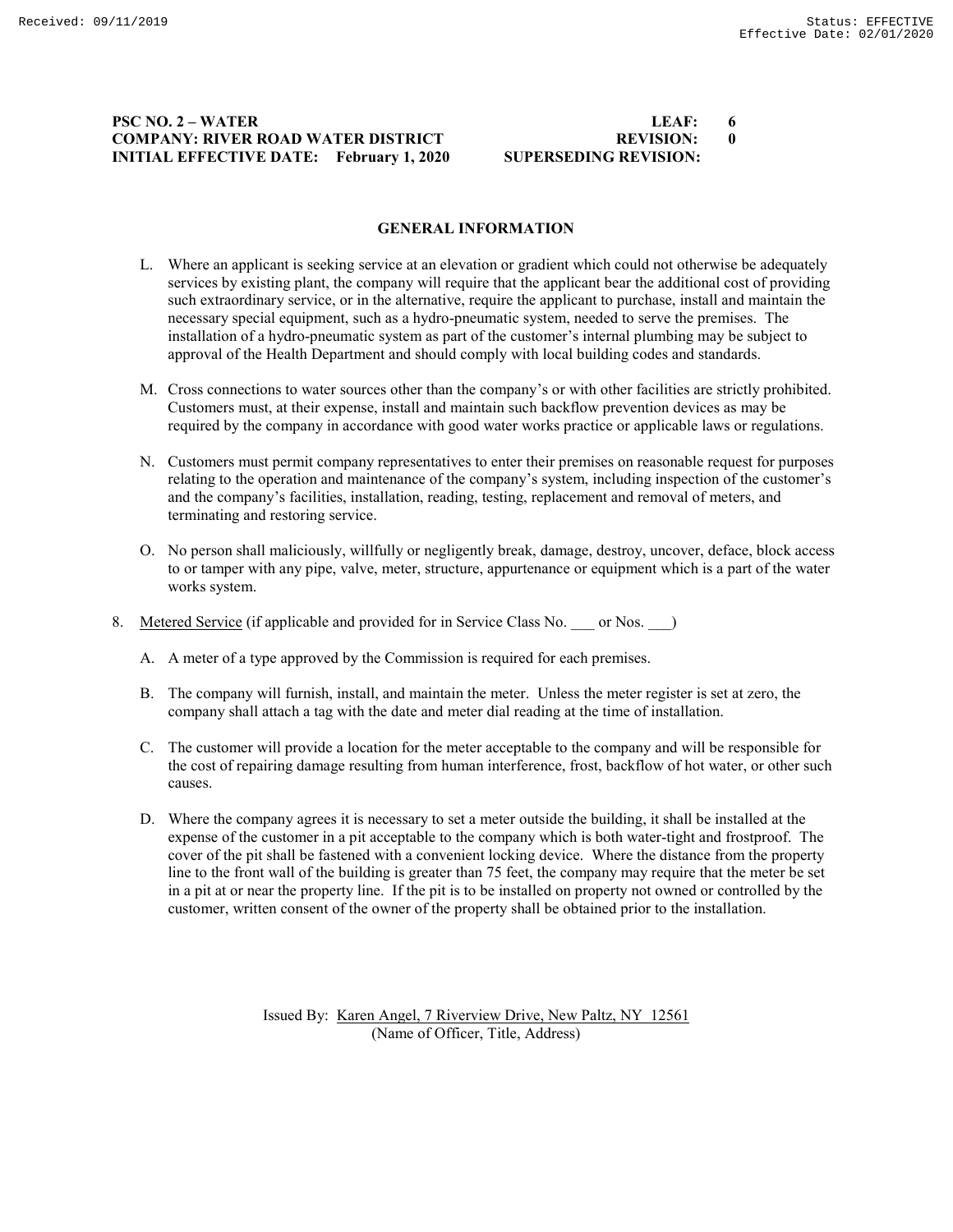# **PSC NO. 2 – WATER LEAF: 7 COMPANY: RIVER ROAD WATER DISTRICT REVISION: 0<br>
INITIAL EFFECTIVE DATE: February 1, 2020 SUPERSEDING REVISION: INITIAL EFFECTIVE DATE: February 1, 2020**

### **GENERAL INFORMATION**

- E. The company reserves the right to remove, test, and replace the meter.
- F. The company shall afford the customer an opportunity to verify the final reading of any water meter removed from the premises and obtain the customer's signature on a meter removal card which shows the date removed and the reading.
- G. Meters will be tested in conformance with rules of the Public Service Commission. In the case of a disputed account involving the accuracy of the meter, the company will have the meter tested upon the request of the customer. Should the customer request to have a second meter test within 1 year, the customer will be responsible for the actual cost incurred to have the meter tested including the cost to remove the meter, payable in advance to the company. This fee will be refunded if the meter's final weighted average is found to register in excess of 100 percent. Adjustments in bills for over-registration of the meter will be made in accordance with the current rules of the Public Service Commission.
- H. Bills will show meter readings and the dates read.
- I. Bills will be reasonably estimated where a meter has been inaccessible and will be so indicated on the bill.
- J. Where a meter has ceased to register or its percentage of accuracy cannot be determined, an estimated bill for the current period may be rendered. For all other periods the bill shall be the minimum applicable charge.
- 9. Unmetered Service (if applicable and provided for in Service Class No. \_\_\_ or Nos. \_\_)

All applicable provisions of this tariff shall apply.

10. Extension of Mains

Mains will be extended in conformance with Commission Rules and Regulations found in 16 NYCRR, Part 501.

11. Discontinuance of Service – Non –Payment

Service may be discontinued under the following provisions: for non-payment of any amount due for water supplied, for failure to make any payment due under a deferred payment agreement or for meter repairs (see Section 8C), for failure to post a required deposit or for failure to pay any fee or charge accruing under the contract or tariff.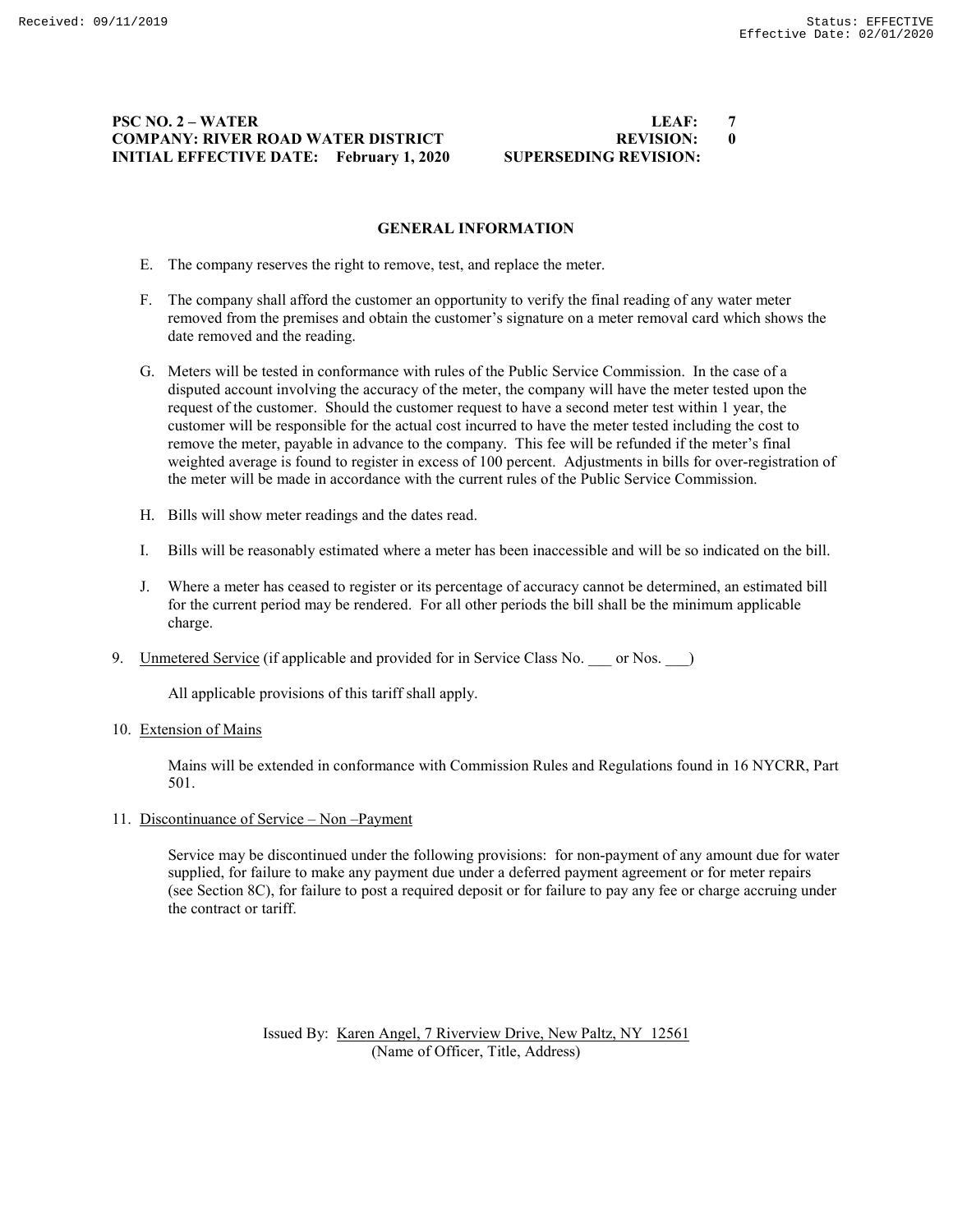# **PSC NO. 2 – WATER LEAF: 8 COMPANY: RIVER ROAD WATER DISTRICT BEVISION: 0 INITIAL EFFECTIVE DATE: February 1, 2020 SUPERSEDING REVISION:**

### **GENERAL INFORMATION**

- A. A bill not paid within 23 days of mailing is considered delinquent, and the company may discontinue service after complying with 16 NYCRR, Part 533 which requires: (1) 15 days written notice if served personally, or (2) 15 days after a registered letter containing such notice has been signed or refused, or (3) 18 days after mailing written notice in a post-paid wrapper. Service will not be re-established until payment of all proper arrears, charges and deposits is made or a deferred payment agreement is entered into. Receipt of a subsequently dishonored negotiable instrument in response to a notice of discontinuance shall not constitute payment of the customer's account and the company shall not be required to issue additional notice prior to discontinuance. There will be a charge for processing all returned checks equal to the bank charge plus a handling fee of \$5.00 (not to exceed the maximum allowed by Section 5-328 of General Obligations Law).
- B. The company will not discontinue service to residential premises for non-payment of bills on a Friday, Saturday, Sunday, public holiday (as defined in General Construction Law), or on a day on which the utility's main office is closed. Discontinuance can only take place from Monday to Thursday between the hours of 8 a.m. and 4 p.m.
- C. The company will not discontinue service for non-payment of bills to any person or entity receiving public assistance if the payment for such service is to be paid directly by the Department of Social Services or by the local Social Services representatives.
- 12. Discontinuance of Service Other
	- A. Service rendered under any application, contract or agreement may be discontinued by the company after reasonable notice for any of the following reasons:
		- (1) For willful or indifferent waste of water due to any cause or for non-authorized use of water.
		- (2) For failure to protect from damage the meter and connection, or for failure to protect and maintain the service pipe or fixtures on the property of the customer in a condition satisfactory to the company.
		- (3) For tampering with any meter, connections, service pipe, curb rock, seal or any other appliance of the company controlling or regulating the customer's water supply.
		- (4) For failure to provide the company's employees reasonable access to the premises supplied, or for obstructing the way of ingress to the meter or any other appliances controlling or regulating the customer's water supply.
		- (5) In case of vacancy of the premises.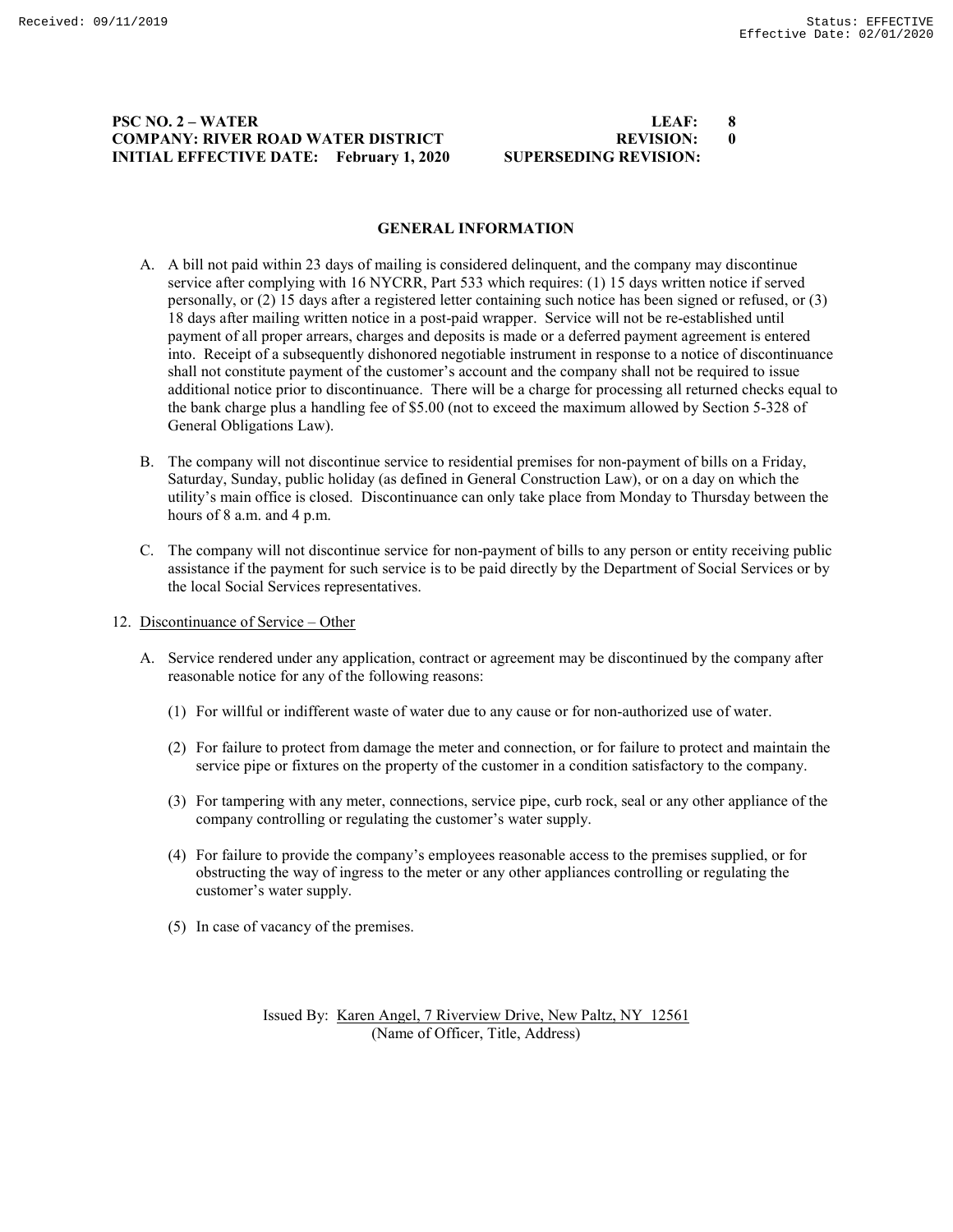# **PSC NO. 2 – WATER LEAF: 9 COMPANY: RIVER ROAD WATER DISTRICT REVISION: 0<br>
INITIAL EFFECTIVE DATE: February 1, 2020 SUPERSEDING REVISION: INITIAL EFFECTIVE DATE:** February 1, 2020

### **GENERAL INFORMATION**

- (6) For cross connections.
- (7) For submetering or reselling water.
- (8) For non-compliance with water usage restrictions.
- (9) For violation of any rule or regulation of the company as filed with the Public Service Commission, provided such violation affects the reliability or integrity of the water system.
- B. Written notice of discontinuance of service shall contain the information required by 16 NYCRR Section 533.3 and will be given except in those instances where a public health hazard exists.
- C. The company may, at any time, temporarily discontinue water service in case of accident, or for the purpose of making connections, alterations, repairs, changes, etc.
- D. Except as stated in the preceding paragraph, or in the case of a violation that threatens the integrity of the water system, the company shall not discontinue service to any customer on a Friday, Saturday, Sunday, Public Holiday or on a day when the company is not open for business. Public Holiday shall refer to those holidays defined in the General Construction Law.
- 13. Discontinuance of Residential Service Special Procedures

If termination of service would result in serious impairment to health and safety, the company must delay the termination of service or, if service has already been terminated, must restore service, for thirty days under the following conditions.

- A. all occupants are either blind, disabled, 62 years of age or older or 18 years of age or under;
- B. a medical emergency exists; or
- C. if heating would be affected between November 1 and April 1.

It is the customer's responsibility to notify the company that such conditions exist and to provide any required documentation. The company may require that the customer make appropriate arrangements to pay any arrears as well as pay current bills.

# 14. Deferred Payment Agreements

In addition to those circumstances in Section 13, the company will consider granting customers reasonable payment terms in cases where a customer is threatened with termination of service, or where the company has issued a backbill to a customer. Any such agreement may require the customer to make a reasonable down payment, and to pay bills when issued.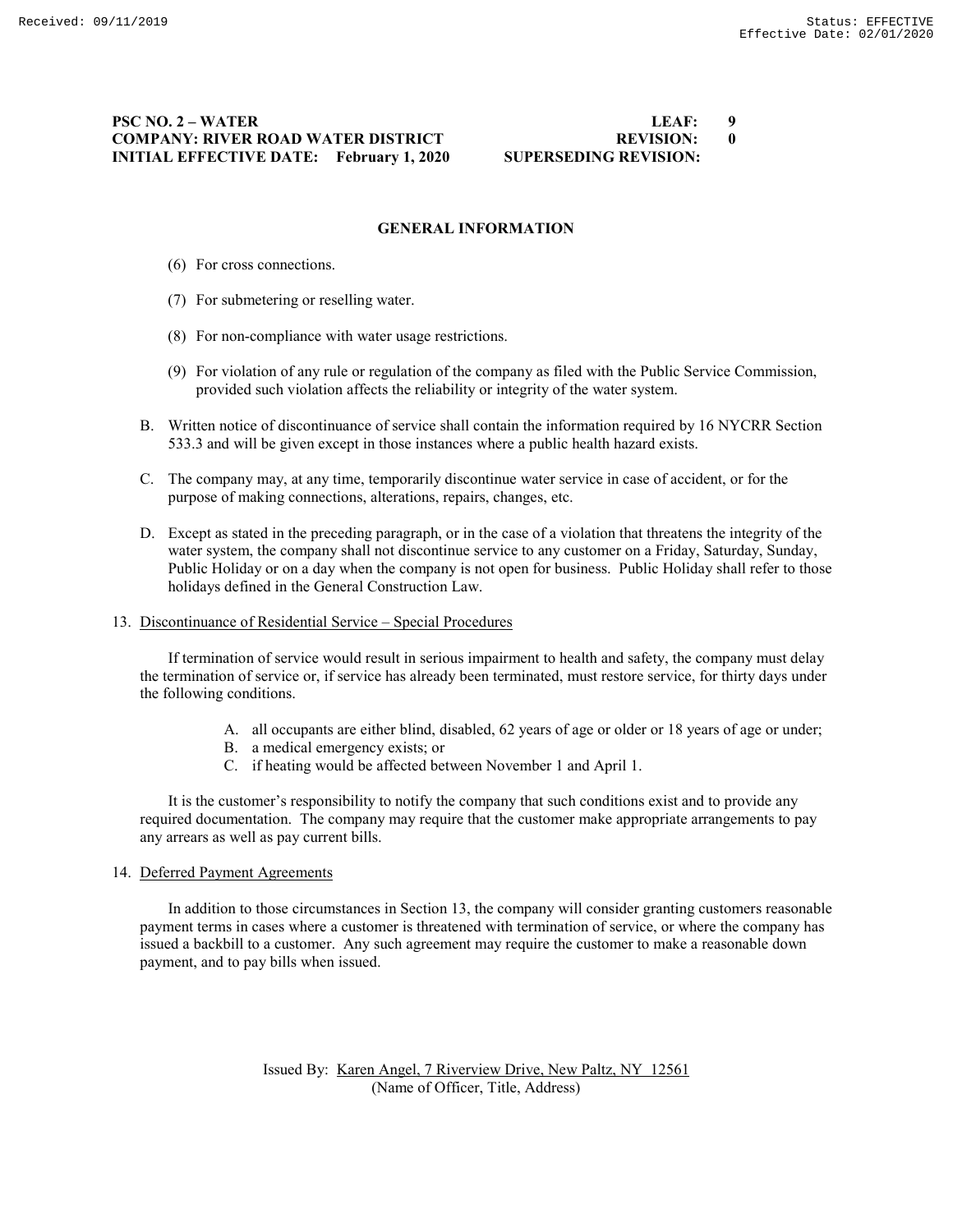# **PSC NO. 2 – WATER LEAF: 10 COMPANY: RIVER ROAD WATER DISTRICT REVISION: 0 INITIAL EFFECTIVE DATE:** February 1, 2020

### **GENERAL INFORMATION**

### 15. Complaint Handling Procedures

- A. The company will promptly investigate and evaluate all complaints received from customers regarding bills for service rendered or required deposits. The results of the company's findings will be reported to the customer. During the period of investigation and evaluation, service will not be discontinued, nor shall a new notice of termination be issued, provided, however, that the customer will be required to pay the undisputed portion of any balance due, which may include for current usage.
- B. After the completion of such an investigation, if the company determines that the disputed service has been rendered, or that the disputed charge or deposit is proper in whole or in part, the company may require that the full bill or deposit be paid. Appropriate notices of the determination shall be given to the customer, and where notice of discontinuance of service was previously sent, or is served with the determination, such notice shall include a statement advising the customer of the availability of the Commission's complaint handling procedures, including the address and telephone number of the Department's Consumer Services Division. Where prior notice of discontinuance was sent, company procedure provides for discontinuance of service if customer fails to pay the proper amount due and owing within 5 days after notice of the company determination was served personally on the customer or at least 8 days after mailing of the notice. Under no circumstances will discontinuance of service occur if so precluded by the Commission.
- C. In situations where the complaint procedures of the Commission have been invoked and it is determined that the disputed service has been rendered or that the disputed charge or deposit is proper and prior notice of discontinuance was sent, a customer's service will not be discontinued for failure to pay the amount found due and owing until at least 5 days after notice of the Commission's determination, where personal service is made, or at least 8 days after mailing of such a notice.

#### 16. Restoration of Service

A charge will be made to restore service after discontinuance at the customer's request, for non-payment or for violation of these rules.

This charge will be \$50.00 during normal business hours (8:00 a.m. to 4:00 p.m., Monday through Friday), \$75.00 outside of normal business hours Monday through Friday and \$100.00 on weekends or public holidays. The holidays for which the \$100.00 charge will apply are as follows:

New Year's Day Labor Day Dr. Martin Luther King, Jr. Day Columbus Day Lincoln's Birthday <br>
Veteran's Day Veteran's Day<br>
Thanksgiving Day (Veteran's Day Veteran's Day Veteran's Day Washington's Birthday Memorial Day Christmas Day Independence Day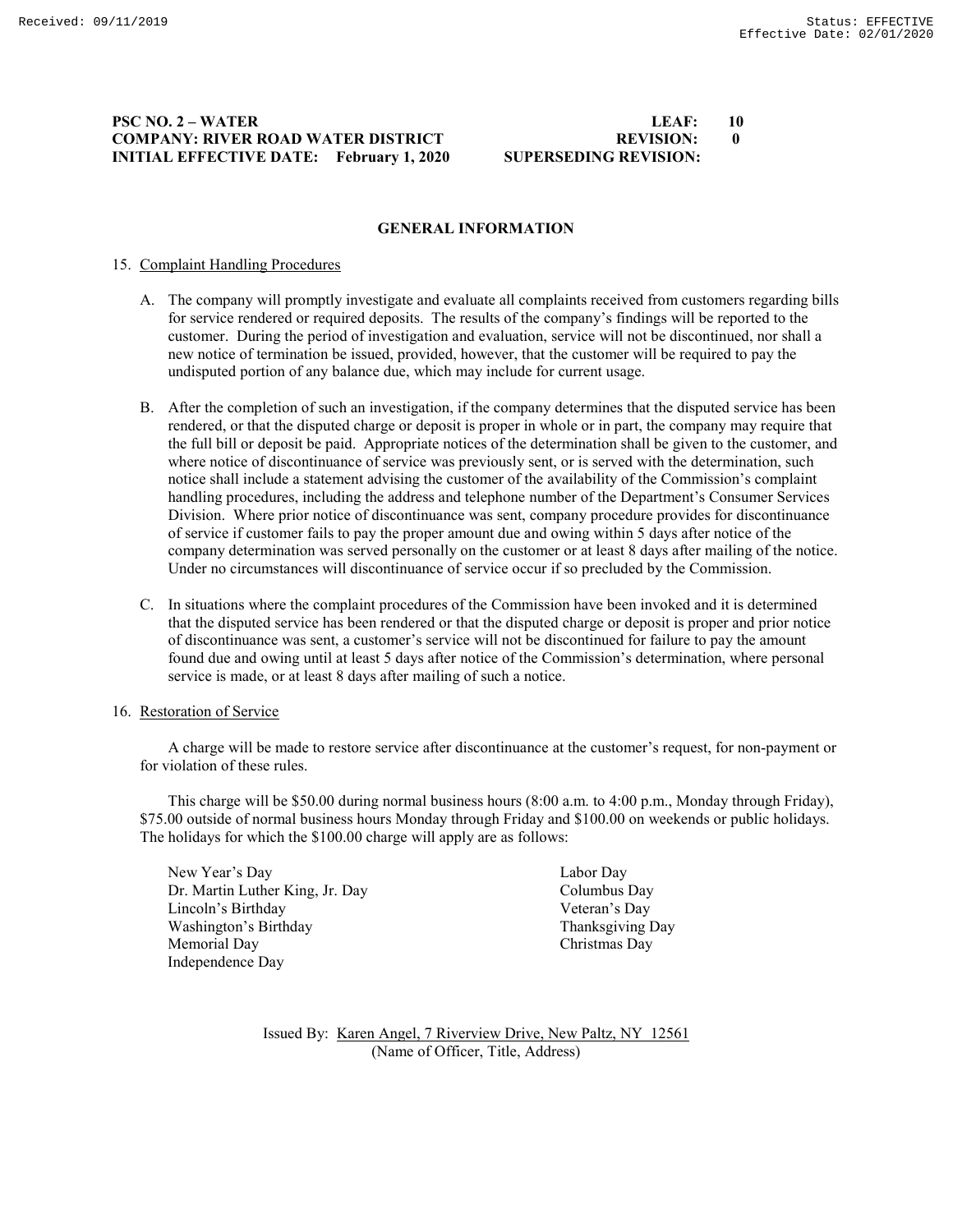# **PSC NO. 2 – WATER LEAF: 11 COMPANY: RIVER ROAD WATER DISTRICT BEVISION: 00 INITIAL EFFECTIVE DATE: February 1, 2020 SUPERSEDING REVISION:**

### **GENERAL INFORMATION**

In a case where service is being restored after discontinuance for non-payment, the company may require full payment of all arrears as well as the restoration of service charge. If the company and the customer have entered into some form of payment agreement, the agreed upon down payment may be required before service will be restored.

If it becomes necessary to disconnect service at the main because of willful acts of a customer, the service restoration charge will include the actual costs incurred by the company to disconnect and reconnect the service.

#### 17. Interest on Customer Overpayments

The company will provide interest on a customer overpayment as follows:

- A. A customer overpayment is defined as payment by the customer to the company in excess of the correct charge for water service supplied to the customer which was caused by erroneous billing by the utility.
- B. The rate of interest on such amounts shall be the greater of the unadjusted customer deposit rate or the applicable late payment rate, if any, for the service classification under which the customer was billed. Interest shall be paid from the date when the customer overpayment was made, adjusted for any changes in the deposit rate or late payment rate, and compounded monthly, until the date when the overpayment was refunded.
- C. The company will not pay interest on customer overpayments that are refunded within 30 days after such overpayment is received by the company.

#### 18. Regulation

All matters, rules and other situations concerning the rendering of water service which are not specifically covered herein or in a provision of the New York State Codes, Rules and Regulations and which are subject to the jurisdiction of the Public Service Commission, and for which a customer and the company cannot agree as to an equitable and fair solution will be referred to said Commission to be resolved. Either the customer or the company may request that a rule or provision of this tariff be changed for a particular situation.